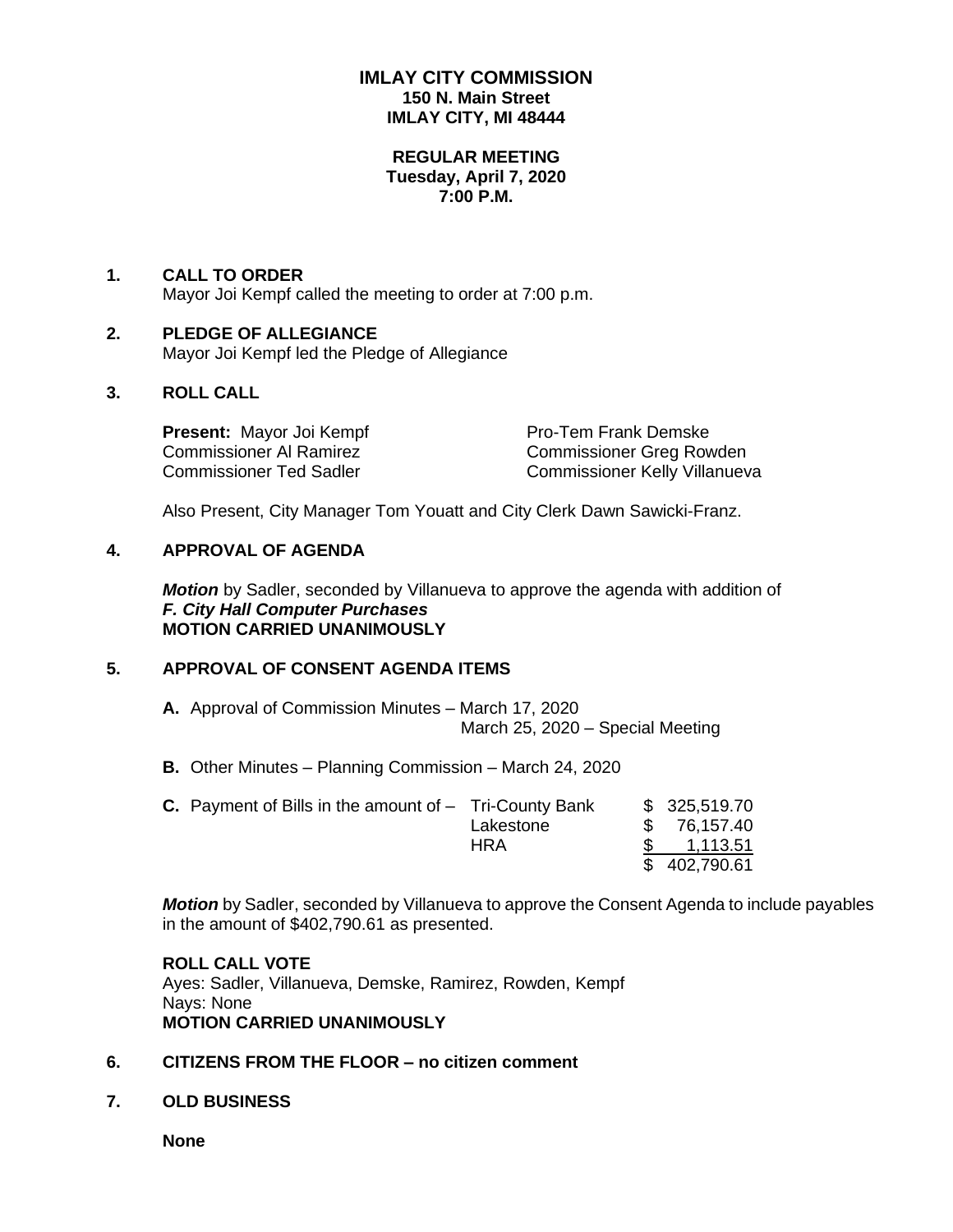### **8. NEW BUSINESS**

### **A. Proclamation – Lisa Kapron, former Administrative Assistant, former Utility Biller/Deputy Clerk**

*Motion* by Demske, seconded by Villanueva to approve Proclamation to Lisa Kapron for her many years of dedicated service to the City of Imlay City. **MOTION CARRIED UNANIMOUSLY**

#### **B. Parks and Grounds Maintenance BID**

*Motion* by Ramirez, seconded by Rowden to approve the bid for 2020 Seasonal Parks and Ground Maintenance in the amount of \$18,900.00 to Yard Services of Almont, MI. **ROLL CALL VOTE** Ayes: Ramirez, Rowden, Sadler, Villanueva, Demske, Kempf Nays: None **MOTION CARRIED UNANIMOUSLY**

### **C. Superior Contracting Payment Application**

*Motion* by Demske, seconded by Sadler to approve payment in the amount of \$205,917.81 to Superior Contracting Group. **ROLL CALL VOTE** Ayes: Demske, Sadler, Villanueva, Ramirez, Rowden, Kempf Nays: None **MOTION CARRIED UNANIMOUSLY**

### **D. H2A Change Order #2**

*Motion* by Sadler, seconded by Demske to accept Fire Hall Change Order #2 in the amount of \$64,369.00. **ROLL CALL VOTE** Ayes: Sadler, Demske, Ramirez, Rowden, Villanueva, Kempf Nays: None **MOTION CARRIED UNANIMOUSLY**

# **E. Resolution 2020-04, 2020 Property Tax Poverty Exemption**

*Motion* by Demske, seconded by Rowden to approve Resolution 2020-04, 2020 Property Tax Exemption as presented per annual Federal guidelines and City of Imlay City guidelines.

**MOTION CARRIED UNANIMOUSLY**

#### **F. Office Computers**

*Motion* by Demske, seconded by Rowden to approve the purchase of three new computers with upgraded software as presented by the quote from IT Right in the amount of \$2,867.00. **ROLL CALL VOTE** Ayes: Demske, Rowden, Sadler, Villanueva, Ramirez, Kempf Nays: None **MOTION CARRIED UNANIMOUSLY**

# **9. MANAGERS REPORT**

# **City Manager Tom Youatt updates**:

DDA meeting scheduled for next Monday, April 13, 2020 and the Parks and Recreation